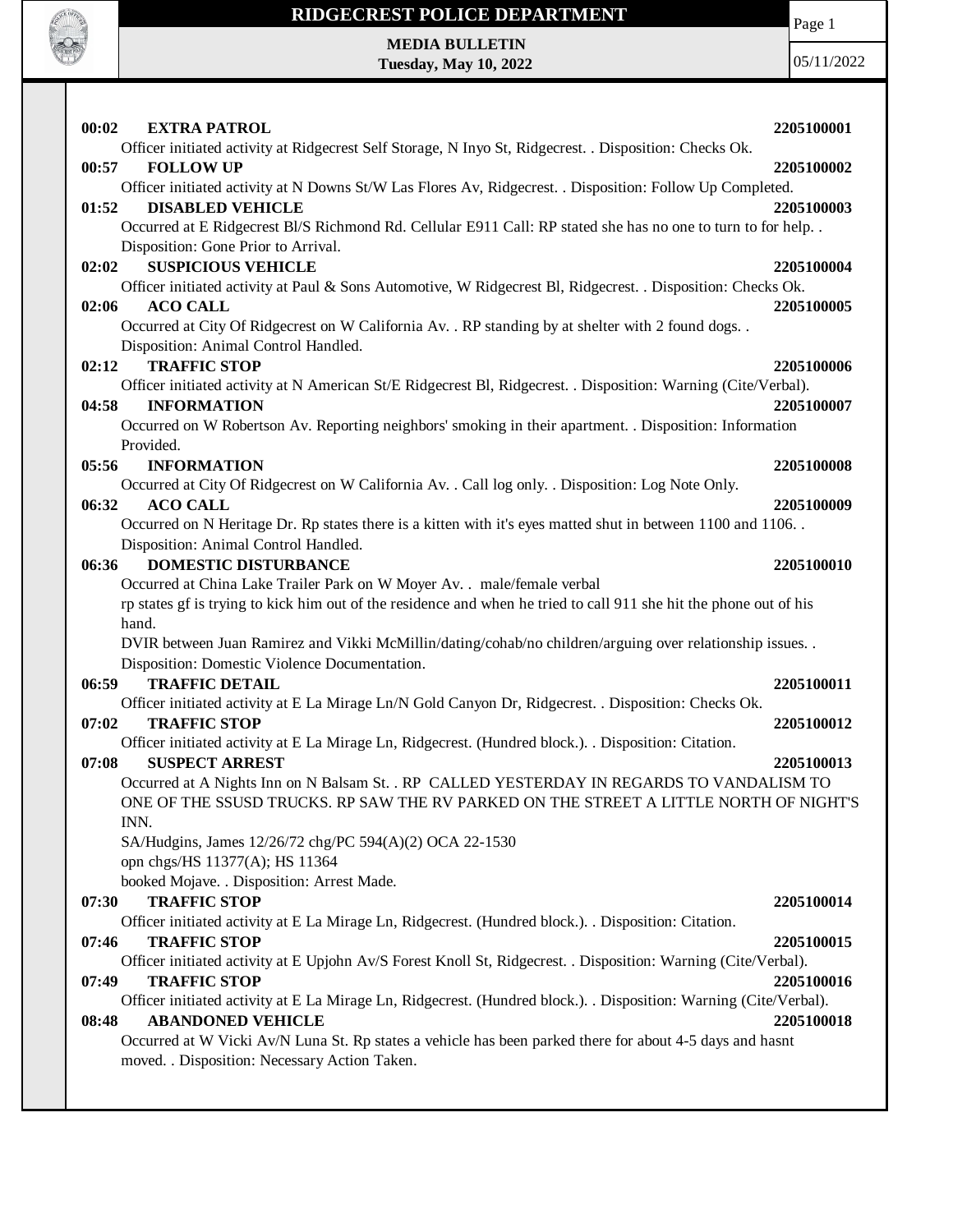

## **RIDGECREST POLICE DEPARTMENT MEDIA BULLETIN**

**Tuesday, May 10, 2022**

Page 2

| 08:49 | <b>WELFARE CHECK</b>                                                                                            | 2205100019 |
|-------|-----------------------------------------------------------------------------------------------------------------|------------|
|       | Occurred on N Chelsea Av. RP stating female wearing black pants, pink slippers and has a pink blanket over      |            |
|       | her-just left the building. . Disposition: Unable To Locate.                                                    |            |
| 08:52 | <b>ACO CALL</b>                                                                                                 | 2205100020 |
|       | Occurred on W Robertson Av. RP stating a black and white pitbull attacked his small dog last night. .           |            |
|       | Disposition: Animal Control Handled.                                                                            |            |
| 08:53 | <b>DOMESTIC DISTURBANCE</b>                                                                                     | 2205100021 |
|       | Occurred at Pierce Elementary School on N Gold Canyon Dr. . rp states parent came up to rp and told her 3       |            |
|       | times to call the police and then went into the office. rp states female told male subj that she needed to grab |            |
|       | something from the office and not to follow her. . Disposition: Report Taken .                                  |            |
| 09:22 | <b>CONTACT CITIZEN</b>                                                                                          | 2205100022 |
|       | Occurred at City Of Ridgecrest on W California Av. . Rp in the lobby-wants to speak to a detective about a      |            |
|       | case/unk case number. . Disposition: Information Received.                                                      |            |
| 09:29 | <b>LAND TRESPASS</b>                                                                                            | 2205100023 |
|       | Officer initiated activity at N Gold Canyon Dr, Ridgecrest. SA/Chacon, Jessica 12/07/83 chg/HS 17995            |            |
|       | cited/rel'd. . Disposition: Arrest Made.                                                                        |            |
| 09:43 | PRISONER TRANSPORT                                                                                              | 2205100024 |
|       | Occurred at City Of Ridgecrest on W California Av. . 22-1530. . Disposition: Necessary Action Taken.            |            |
| 09:48 | <b>FOLLOW UP</b>                                                                                                | 2205100025 |
|       | Officer initiated activity at W Robertson Av, Ridgecrest. . Disposition: Follow Up Completed.                   |            |
| 09:58 | <b>LAND TRESPASS</b>                                                                                            | 2205100026 |
|       | Occurred on N Norma St. Report of squatters in the house-camping out back                                       |            |
|       | SA/Jackson, Denise 12/12/63                                                                                     |            |
|       | RM055080A/\$5,500/PC 148(A)(1); PC 647(F) ARREST 21-1947                                                        |            |
|       | BM816242A/\$500/PC 647(F)                                                                                       |            |
|       | RM054753A/\$500/PC 647(F)                                                                                       |            |
|       | RM051165A/\$27k/HS 11550(A)                                                                                     |            |
| 10:02 | cited/rel'd. . Disposition: Arrest Made.<br>PEDESTRIAN CHECK                                                    | 2205100027 |
|       | Officer initiated activity at E Drummond Av/E French Av, Ridgecrest. 3 juvs. . Disposition: Warning             |            |
|       | (Cite/Verbal).                                                                                                  |            |
| 10:04 | <b>BURGLARY ALARM</b>                                                                                           | 2205100028 |
|       | Occurred on W Denise Av. Residental. . Disposition: False Alarm.                                                |            |
| 10:27 | <b>WELFARE CHECK</b>                                                                                            | 2205100029 |
|       | Occurred on W Reeves Av. Welck on child in the home. . Disposition: Report Taken                                |            |
| 10:29 | <b>CIVIL PROBLEM</b>                                                                                            | 2205100030 |
|       | Occurred on W Robertson Av. RP WAS TOLD BY THE LANDLORD TO KEEP REPORTING TO US. .                              |            |
|       | Disposition: Information Provided.                                                                              |            |
| 10:53 | <b>DISTURBANCE - VERBAL</b>                                                                                     | 2205100031 |
|       | Occurred on W Haloid Av. RP states couple verbally arguing outdoors. WMA shirtless, wearing black and red       |            |
|       | shorts, WFA wearing black top. Couple went indoors while arguing. . Disposition: Checks Ok.                     |            |
| 10:54 | <b>THEFT OF IDENTIFICATION</b>                                                                                  | 2205100032 |
|       | Occurred on N Kern St. RP WOULD LIKE TO FILE A REPORT ON ID THEFT CONTACT VIA 21. . Disposition:                |            |
|       | Negative Contact.                                                                                               |            |
| 11:30 | <b>RMC VIOLATION</b>                                                                                            | 2205100033 |
|       | Occurred on S McCall St. Rp states that there is an accumulation of trash in the front yard and the wind is     |            |
|       | blowing it all over the place/rp would also like ACO to check on the dogs due to the feces build up and them    |            |
|       | looking skinny. . Disposition: Necessary Action Taken.                                                          |            |
|       |                                                                                                                 |            |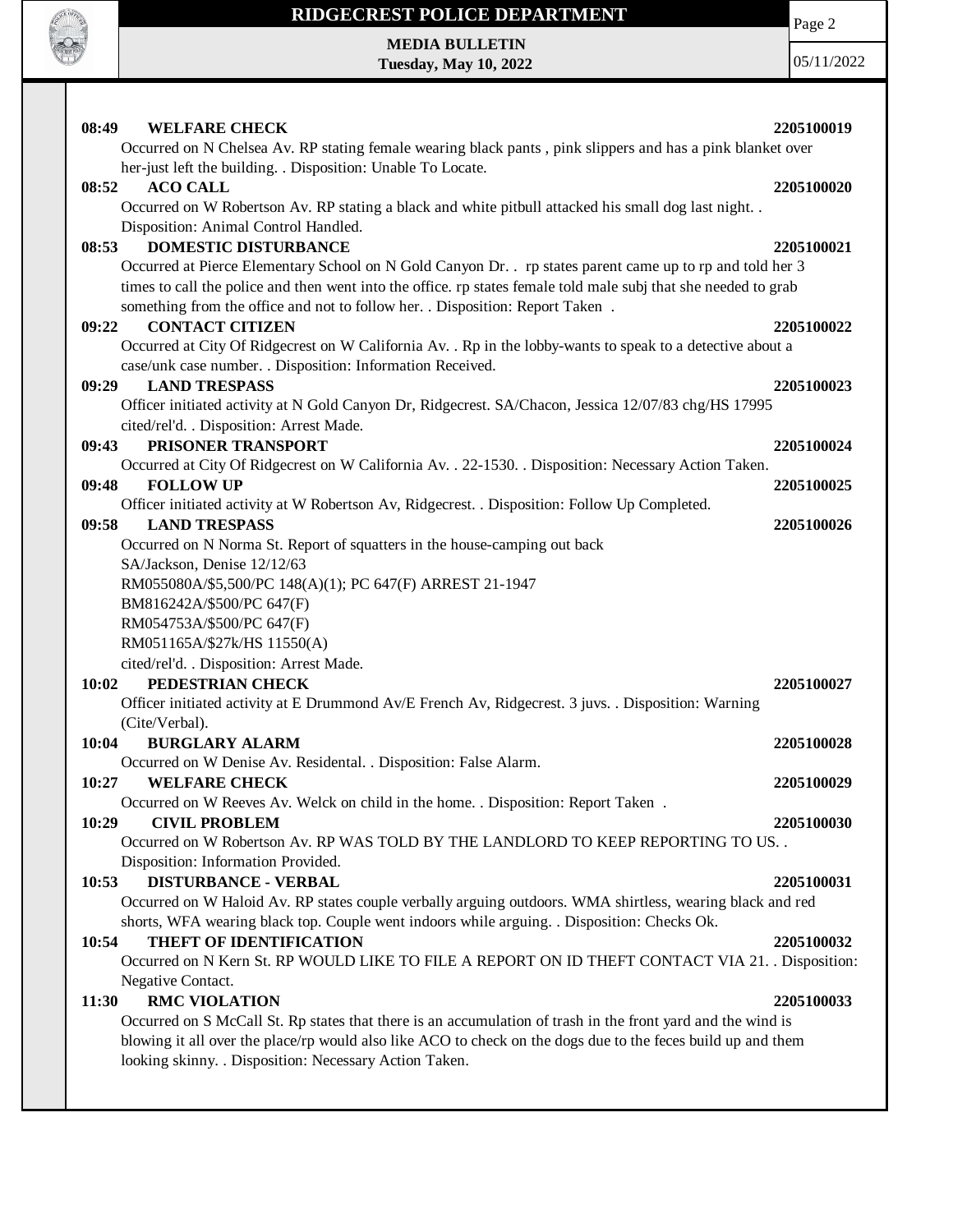

## **RIDGECREST POLICE DEPARTMENT MEDIA BULLETIN**

**Tuesday, May 10, 2022**

Page 3

| 12:04<br><b>CONTACT CITIZEN</b><br>Occurred at City Of Ridgecrest on W California Av. . RP in the lobby requesting an Officer. . Disposition:                                                                                        | 2205100034 |
|--------------------------------------------------------------------------------------------------------------------------------------------------------------------------------------------------------------------------------------|------------|
| Information Provided.<br><b>FRAUDULENT REPORT</b><br>12:13<br>Occurred at City Of Ridgecrest on W California Av. . FOUND FRAUD ON BUSINESS ACCT. . Disposition:                                                                      | 2205100035 |
| Information Provided.<br><b>CONTACT CITIZEN</b><br>12:48<br>Occurred on W Graaf Av. RP WOULD LIKE TO SPEAK WITH AN OFFICER CONTACT VIA 21. . Disposition:                                                                            | 2205100036 |
| Information Provided.<br><b>MEDICAL AID</b><br>12:49<br>Occurred on N Wayne St. ambuance request. . Disposition: Referred To Other Agency.                                                                                           | 2205100037 |
| <b>DRUNK IN PUBLIC</b><br>12:51<br>Occurred at N Alvord St/W Las Flores Av. Cellular E911 Call: Report of male/gry shirt, gry hat, and blue jeans                                                                                    | 2205100038 |
| walking in street carrying a beer possibly drunk. . Disposition: Unable To Locate.<br>12:58<br><b>CODE VIOLATION</b><br>Officer initiated activity at W Joyner Av, Ridgecrest. . Disposition: Report Taken.                          | 2205100039 |
| <b>ACO CALL</b><br>13:08<br>Officer initiated activity at N Gold Canyon Dr, Ridgecrest. . Disposition: Animal Control Handled.                                                                                                       | 2205100040 |
| <b>DISABLED VEHICLE</b><br>13:16<br>Occurred on S China Lake Bl. (Hundred block.) DRIVING VERY SLOW AND IS NOW PARKED IN TRAFFIC<br>NEAR SUBWAY, FACING SOUTHBOUND. . Disposition: Gone On Arrival.                                  | 2205100041 |
| <b>BATTERY REPORT</b><br>13:32<br>Occurred at City Of Ridgecrest on W California Av. Disposition: Report Taken .                                                                                                                     | 2205100042 |
| <b>MEDICAL AID</b><br>13:44<br>Occurred at Sierra Sands Mobile Home Community on W Atkins Av. . ambulance request. . Disposition:                                                                                                    | 2205100043 |
| Referred To Other Agency.<br>THEFT OF IDENTIFICATION<br>13:47<br>Occurred at Desert Oasis Community, Llc on N Cisco St. . Contact RP via 21-RP wants to file a report. .                                                             | 2205100044 |
| Disposition: Information Provided.<br>14:19<br><b>CONTACT CITIZEN</b><br>Occurred at City Of Ridgecrest on W California Av. . Rp in the lobby would like to speak to code enforcement. .                                             | 2205100045 |
| Disposition: Information Received.<br><b>GAS LEAK</b><br>14:39<br>Occurred on N Scott St. (Hundred block.) gas line was hit under the sidewalk//no noise or smell coming from                                                        | 2205100046 |
| it. . Disposition: Referred To Other Agency.<br>15:04<br><b>ATTEMPT WARRANT SERVICE</b>                                                                                                                                              | 2205100047 |
| Officer initiated activity at Cactus Ave, Inyokern. . Disposition: Negative Contact.<br>15:12<br><b>JUVENILE PROBLEM</b><br>Occurred at Splash Pad on W California Av. . Report of juvs smoking weed in the bathroom. . Disposition: | 2205100048 |
| Warning (Cite/Verbal).<br>15:20<br><b>THEFT</b><br>Occurred on W Haloid Av. . Disposition: Cancelled by RP.                                                                                                                          | 2205100049 |
| <b>CONTACT CITIZEN</b><br>15:38<br>Occurred at City Of Ridgecrest on W California Av. . Call RP. RP states restrained party has not provided                                                                                         | 2205100050 |
| receipt of firearm to court. . Disposition: Information Provided.<br>POSITIVE CITIZEN CONTACT<br>15:43<br>Officer initiated activity at City Of Ridgecrest, W California Av, Ridgecrest. . Disposition: Necessary Action<br>Taken.   | 2205100051 |